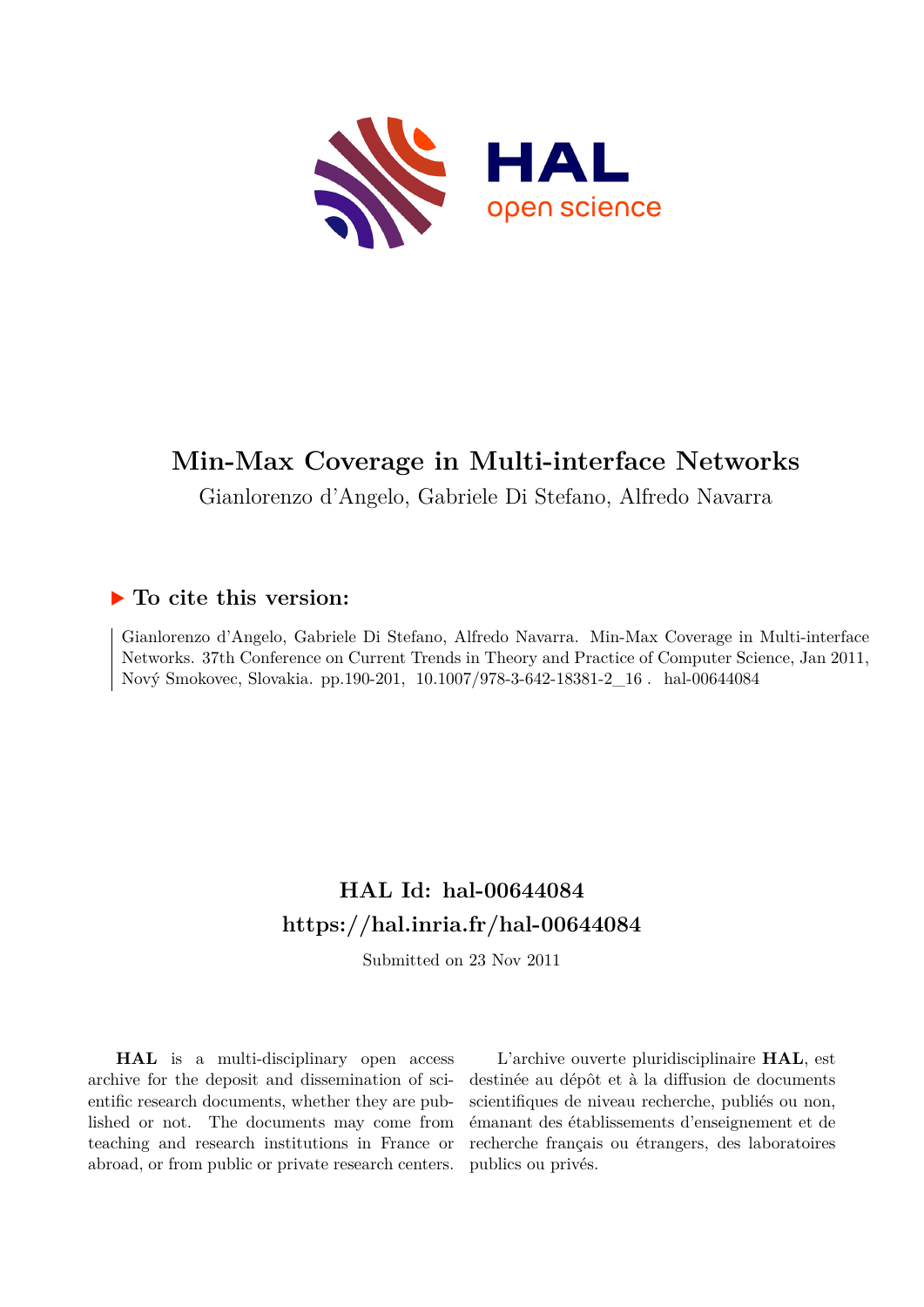### Min-Max Coverage in Multi-Interface Networks

Gianlorenzo D'Angelo<sup>1</sup>, Gabriele Di Stefano<sup>1</sup>, and Alfredo Navarra<sup>2</sup>

<sup>1</sup> Department of Electrical and Information Engineering, University of L'Aquila, Italy. gianlorenzo.dangelo@univaq.it gabriele.distefano@univaq.it

<sup>2</sup> Department of Mathematics and Computer Science, University of Perugia, Italy. navarra@dmi.unipg.it

Abstract. We consider devices equipped with multiple wired or wireless interfaces. By switching among interfaces or by combining the available interfaces, each device might establish several connections. A connection is established when the devices at its endpoints share at least one active interface. Each interface is assumed to require an activation cost. In this paper, we consider the problem of establishing the connections defined by a network  $G = (V, E)$  while keeping as low as possible the maximum cost set of active interfaces at the single nodes. Nodes V represent the devices, edges E represent the connections that must be established. We study the problem of minimizing the maximum cost set of active interfaces among the nodes of the network in order to cover all the edges. We prove that the problem is NP-hard for any fixed  $\Delta > 5$  and  $k > 16$ , with  $\Delta$  being the maximum degree, and k being the number of different interfaces among the network. We also show that the problem cannot be approximated within  $\Omega(\ln \Delta)$ . We then provide a general approximation algorithm which guarantees a factor of  $O((1 + b) \ln(\Delta))$ , with b being a parameter depending on the topology of the input graph. Interestingly, b can be bounded by a constant for many graph classes. Other approximation and exact algorithms for special cases are presented.

#### 1 Introduction

The heterogeneity of modern devices poses new challenges to the scientific community. The interest is also increased by the wide range of real-world applications inferred. For instance, the equipment of recent devices provides users with the opportunity to access to different networks by means of the selection of suitable interfaces. Classical problems related to wired and wireless networks can be reconsidered with respect to the new environment. Different computational power, energy consumption, radio interfaces, supported communication protocols, and other peculiarities can characterize the involved devices. In this paper, we are interested in multiple interfaces equipments where a connection between two or more devices might be accomplished by means of different communication networks according to provided requirements. The selection of the most suitable interface for a specific connection might depend on various factors. Such factors include: its availability in specific devices, the cost (in terms of energy consumption) of maintaining an active interface, the available neighbors, and so forth.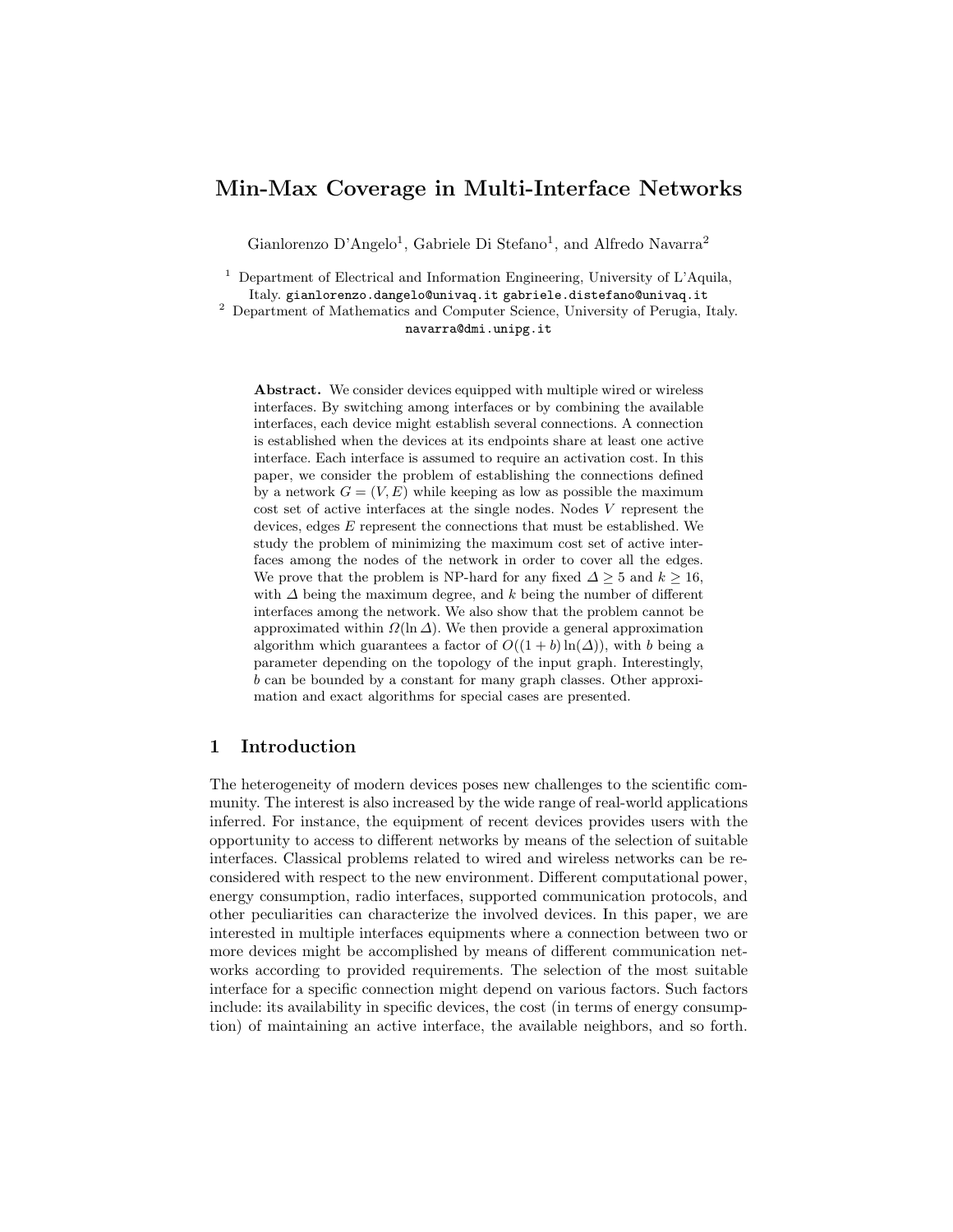While managing such connections, a lot of effort must be devoted to energy consumption issues. Devices are, in fact, usually battery powered and the network survivability might depend on their persistence in the network.

We study communication problems in wireless networks supporting multiple interfaces. In the considered model, the input network is described by a graph  $G = (V, E)$ , where V represents the set of wireless devices and E is the set of required connections according to proximity of devices and the available interfaces that they may share. Each  $v \in V$  is associated with a set of available interfaces  $W(v)$ . The set of all the possible interfaces available in the network interfaces  $W(v)$ . The set of all the possible interfaces available in the network is then determined by  $\bigcup_{v \in V} W(v)$ ; we denote the cardinality of this set by k. We say that a connection is covered when the endpoints of the corresponding edge share at least one active interface. If an interface  $x$  is activated at some node u, then u consumes some energy  $c(x)$  for maintaining x as active. In this setting, we study the problem of covering all the edges of  $G$  by minimizing the maximum cost required at the single nodes. This implies that the cost imposed by all the interfaces activated in the whole network to accomplish the coverage requirement might not be the global minimum. Indeed, the chosen requirement is in favor of a uniform energy consumption among the devices, as it tries to maintain as low as possible the maximum cost spent by the single devices. This plays a central role in the context of wireless networks where the whole network survivability might depend on few devices.

#### 1.1 Related work

Multi-interface wireless networks have been recently studied in a variety of contexts, usually focusing on the benefits of multiple radio devices of each node [6, 9, 10]. Many basic problems of standard wireless network optimization can be reconsidered in such a setting [2]. However, previous works have been mainly focused on the minimization of the costs among the whole network. In [5, 14], for instance, the same problem of Coverage has been investigated, but with the goal of activating the minimum cost set of interfaces among all the nodes in the network in such a way that all the edges of G are covered. Connectivity issues have been addressed in [1, 8, 14, 15]. The goal becomes to activate the minimum cost set of interfaces in G in order to guarantee a path of communication between every pair of nodes. In particular, [8] considers the connectivity task under the same objective function of this paper, i.e., the minimization of the maximum cost spent by each single node. In  $[3, 15]$ , the attention has been devoted to the so called Cheapest path problem. This corresponds to the well-known shortest path problem, but in the context of multi-interface networks.

#### 1.2 Our results

In this paper, we study the problem of establishing all the connections defined by G which minimize the maximum cost required at the single nodes. We call this problem the Minimum Maximum Cost Coverage problem in Multi-Interface Networks (MMCC for short). The chosen requirement is intended as a first step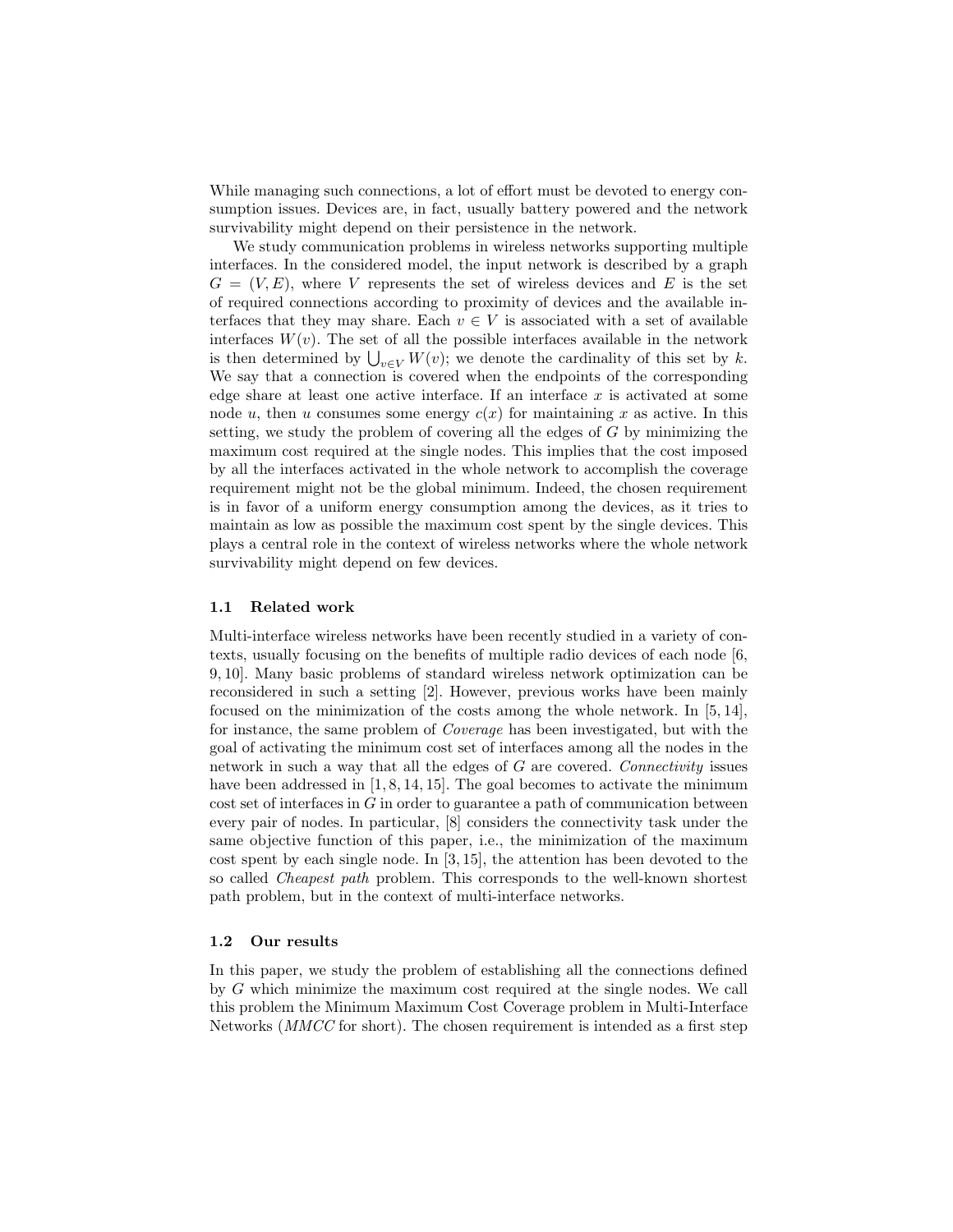toward distributed environments where the objective function refers to local properties rather than global costs.

We consider two variants of the above problem: the parameter  $k$  is either considered as part of the input (this is called the *unbounded case*), or  $k$  is a fixed constant (the bounded case). The case where the cost function is constant for each interface is called the unit cost case.

First, we prove that the problem is NP-hard, even for the unit cost case and even when the number of interfaces k and the maximum node degree  $\Delta$ are fixed. In particular, we prove that the problem remains NP-hard for any fixed  $\Delta \geq 5$  and  $k \geq 16$ . Then, we present efficient algorithms that optimally solve the problem in some relevant special cases. In detail, we focus on instances where the input graph is a tree, by giving a polynomial time algorithm for fixed k or fixed  $\Delta$ . By using this algorithm we can derive efficient algorithms for  $\Delta \leq 2$ . Furthermore, we give a polynomial time algorithm for  $k \leq 3$ . For fixed  $k, 4 \leq k \leq 15$ , and fixed  $\Delta, 3 \leq \Delta \leq 4$ , the complexity of *MMCC* remains open.

Concerning approximation results for MMCC, we show that the problem is not approximable within an  $\eta \ln(\Delta)$  factor for a certain constant  $\eta$ , unless  $P = NP$ . This result holds even in the unit cost case and when the input graph is a tree but only when k or  $\Delta$  are unbounded. We then provide an approximation algorithm that guarantees a factor of  $\ln(\Delta) + 1 + b \cdot \min\{c_{max}, (\ln(\Delta) + 1)\},$ with  $c_{max} = \max_{i \in \{1,\ldots,k\}} c(i)$  and b being a parameter depending on structural properties of the input graph. Such parameter can be bounded by a constant in many graph classes (see Section 4). Note that, the obtained approximation guarantees a  $1+b$  factor from the best possible algorithm. Another approximation factor which is directly implied by  $[8]$  is  $\frac{k}{2}$ . This clearly might be useful for small values of k.

#### 1.3 Structure of the paper

In the next section, we formally define the problem of covering all the edges of the input graph by minimizing the maximum cost required at the single nodes and give some preliminary results. In Section 3, we study the complexity of MMCC by analyzing the cases where the problem is NP-hard, and when the problem can be optimally solved. In Section 4, we provide inapproximability results and we present a polynomial time approximation algorithms for both the general case and particular cases. In Section 5, we outline some conclusion and possible future research.

#### 2 Preliminaries and Notation

For a graph  $G$ , we denote by V its node set, by E its edge set. We denote the sizes of V and E by n and m, respectively. For any  $v \in V$ , let  $N(v)$  be the set of its neighbors, and  $deg(v) = |N(v)|$  be its degree in G. The maximum degree of G is denoted by  $\Delta = \max_{v \in V} deg(v)$ . Unless otherwise stated, the graph  $G = (V, E)$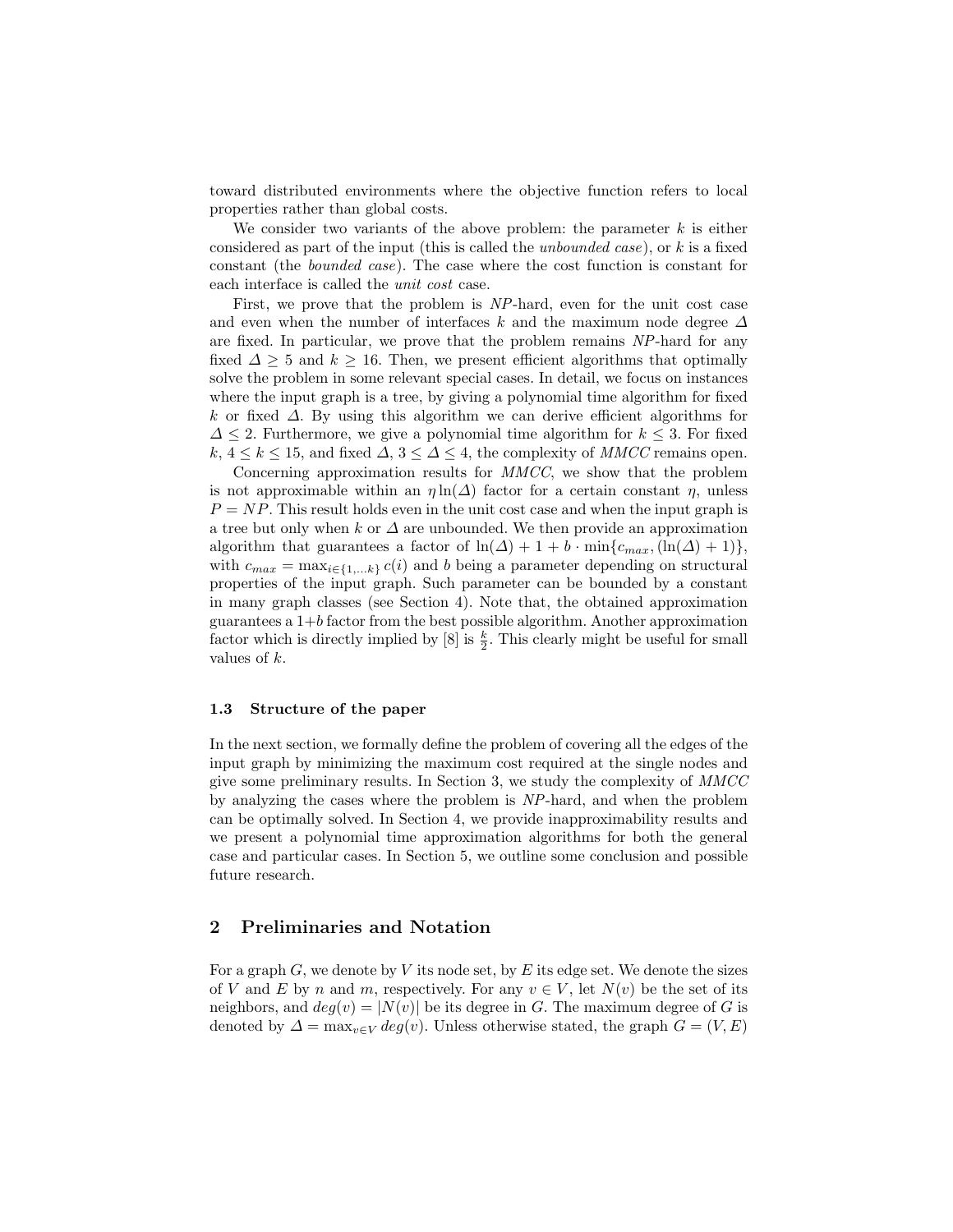representing the network is always assumed to be simple (i.e., without multiple edges and loops), undirected and connected.

A global assignment of the interfaces to the nodes in  $V$  is given in terms of an appropriate interface assignment function  $W$ , according to the following definition.

**Definition 1.** A function  $W: V \to 2^{\{1,2,\ldots,k\}}$  is said to cover graph G if for each  $\{u, v\} \in E$  we have  $W(u) \cap W(v) \neq \emptyset$ .

The cost of activating an interface i is given by the cost function  $c: \{1, 2, \ldots, k\} \rightarrow$  $\mathbb{R}_+$  and it is denoted as  $c(i)$ . It follows that each node holding an interface i pays the same cost  $c(i)$  by activating i. The considered MMCC optimization problem is formulated as follows.

|               | MMCC: Minimum Maximum Cost Coverage in Multi-Interface Networks                                 |
|---------------|-------------------------------------------------------------------------------------------------|
| <i>lnput:</i> | A graph $G = (V, E)$ , an allocation of available interfaces                                    |
|               | $W: V \to 2^{\{1, 2, , k\}}$ covering graph G, an interface cost function                       |
|               | $c: \{1, 2, , k\} \to \mathbb{R}_+$ .                                                           |
|               | <b>Solution:</b> An allocation of active interfaces $W_A: V \to 2^{\{1,2,\dots,k\}}$ covering G |
|               | such that $W_A(v) \subseteq W(v)$ for all $v \in V$ .                                           |
| Goal:         | Minimize the maximum cost of the active interfaces among all the                                |
|               | nodes, i.e. $\min_{W_A} \max_{v \in V} \sum_{i \in W_A(v)} c(i)$ .                              |

We recall that two variants of the above problem are considered: when the parameter  $k$  is part of the input (i.e., the unbounded case), and when  $k$  is a fixed constant (i.e., the bounded case). In both cases we assume  $k \geq 2$ , since the case  $k = 1$  admits the obvious solution provided by activating the unique interface at all the nodes.

It is worth to mention that for paths and trees the MMCC problem coincides with the Connectivity problem studied in [8] where the aim is to allow a communication path between any pair of nodes. In fact, the following statement holds.

**Proposition 1.** When the input graph is a tree, any solution for MMCC is also a solution for Connectivity at the same cost.

#### 3 Complexity

In this section, we study the complexity of *MMCC*. First, we prove that the problem is NP-hard and then we identify special cases where it is polynomially solvable.

Theorem 1. MMCC is NP-hard even when restricted to the bounded unit cost case, for any fixed  $\Delta \geq 5$  and  $k \geq 16$ .

*Proof.* We prove that the underlying decisional problem, denoted by  $MMCC_D$ , is in general NP-complete. We need to add one bound  $B \in \mathbb{R}_+$  such that the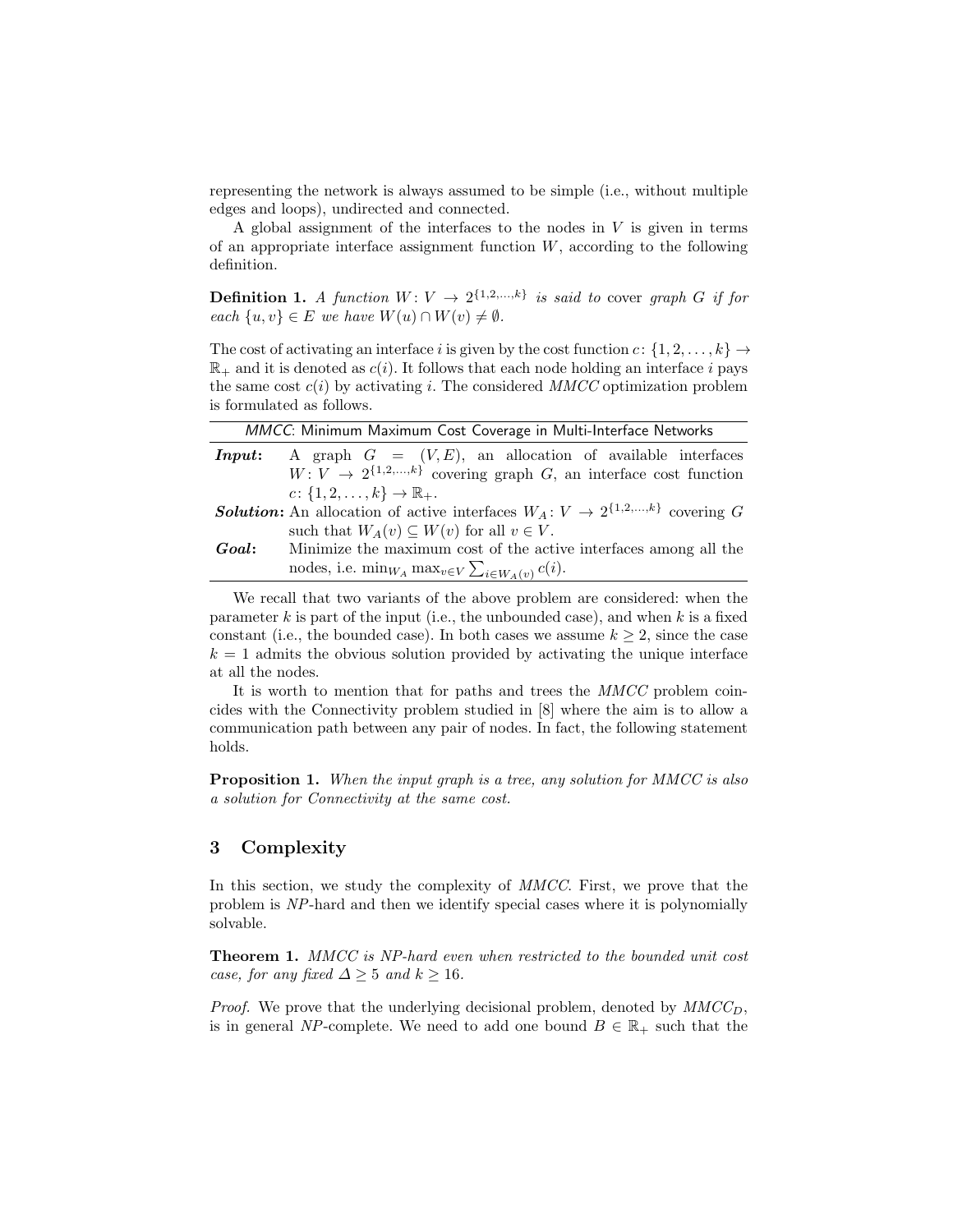problem will be to ask whether there exists an activation function which induces a maximum cost of the active interfaces per node of at most  $B$ . In detail,  $MMCC_D$ is defined as follows.

|               | $MMCC_D$                                                                                       |
|---------------|------------------------------------------------------------------------------------------------|
| <i>Input:</i> | A graph $G = (V, E)$ , an allocation of available interfaces                                   |
|               | $W: V \to 2^{\{1, 2, , k\}}$ covering graph G, an interface cost function                      |
|               | $c: \{1, 2, \ldots, k\} \to \mathbb{R}_+$ , and a bound $B \in \mathbb{R}_+$ .                 |
|               | <b>Question:</b> Is there an allocation of active interfaces $W_A: V \to 2^{\{1,2,\ldots,k\}}$ |
|               | covering G such that $W_A(v) \subseteq W(v)$ for all $v \in V$ and                             |
|               | $\max_{v \in V} \sum_{i \in W_A(v)} c(i) \leq B?$                                              |
|               |                                                                                                |

The problem is in NP as, given an allocation function of active interfaces for an instance of  $AMCC_D$ , to check whether it covers the input graph G with a maximum cost of active interfaces per node of at most  $B$  is linear in the size of the instance.

The proof then proceeds by a polynomial reduction from the well-known Satisfiability problem. The problem is known to be NP-complete [12] and it can be stated as follows.

|        | SAT: Satisfiability                                                                                                              |
|--------|----------------------------------------------------------------------------------------------------------------------------------|
| Input: | Set U of variables and collection $C$ of clauses over $U$ .<br><b>Question:</b> Is there a satisfying truth assignment for $C$ ? |

SAT remains NP-complete even if there are at most three literals for each clause and a variable appears, negated or not, in at most three clauses [12]. Moreover, the problem remains NP-complete even if we assume that there are no clauses with a single literal. Then, in the following reduction, we assume that each clause has two or three literals and each variable belongs to at most three clauses.

Given an instance of  $SAT$ , we can build an instance of  $MMCC_D$  in polynomial time as follows. Let  $B = 3$ . The graph  $G = (V, E)$  of  $AMCC_D$  has, for each variable  $u \in U$ , three nodes  $a_u$ ,  $b_u$ ,  $c_u$  in V and two edges  $\{a_u, b_u\}$  and  $\{a_u, c_u\}$ . For each clause  $q \in C$ , G has two nodes  $d_q, e_q$  in V and an edge  $\{d_q, e_q\}$ . Let  $D = \{d_q \in V \mid q \in C\}$ . If clause q has two literals, we add a new node  $f_q$  and the edge  $\{d_q, f_q\}$ . Finally, for each variable u and each clause q containing u, the graph G has an edge  $\{a_u, d_q\}.$ 

Note that nodes in G have degree at most five, then  $\Delta = 5$ .

There are three interfaces  $I_b$ ,  $I_c$ ,  $I_d$  and, for each variable  $u \in U$ , two further interfaces:  $T_u$  and  $F_u$ .

Node  $a_u$  has four interfaces:  $T_u$ ,  $F_u$ ,  $I_b$ ,  $I_c$ , node  $b_u$  has interface  $I_b$  and node  $c_u$  has interface  $I_c$ , for each  $u \in U$ . For each clause  $q \in C$ , node  $d_q$  has interfaces  $T_w, F_w$  for each variable  $w \in U$  that appears in q;  $d_q$  has an additional interface  $I_d$  if q has only two literals;  $e_q$  has either interface  $F_w$  or  $T_w$ , according to whether w is negated in q or not, for each variable  $w \in U$  that appears in q. Nodes  $f_q$  have only interface  $I_d$  for each  $q \in C$  having only two literals.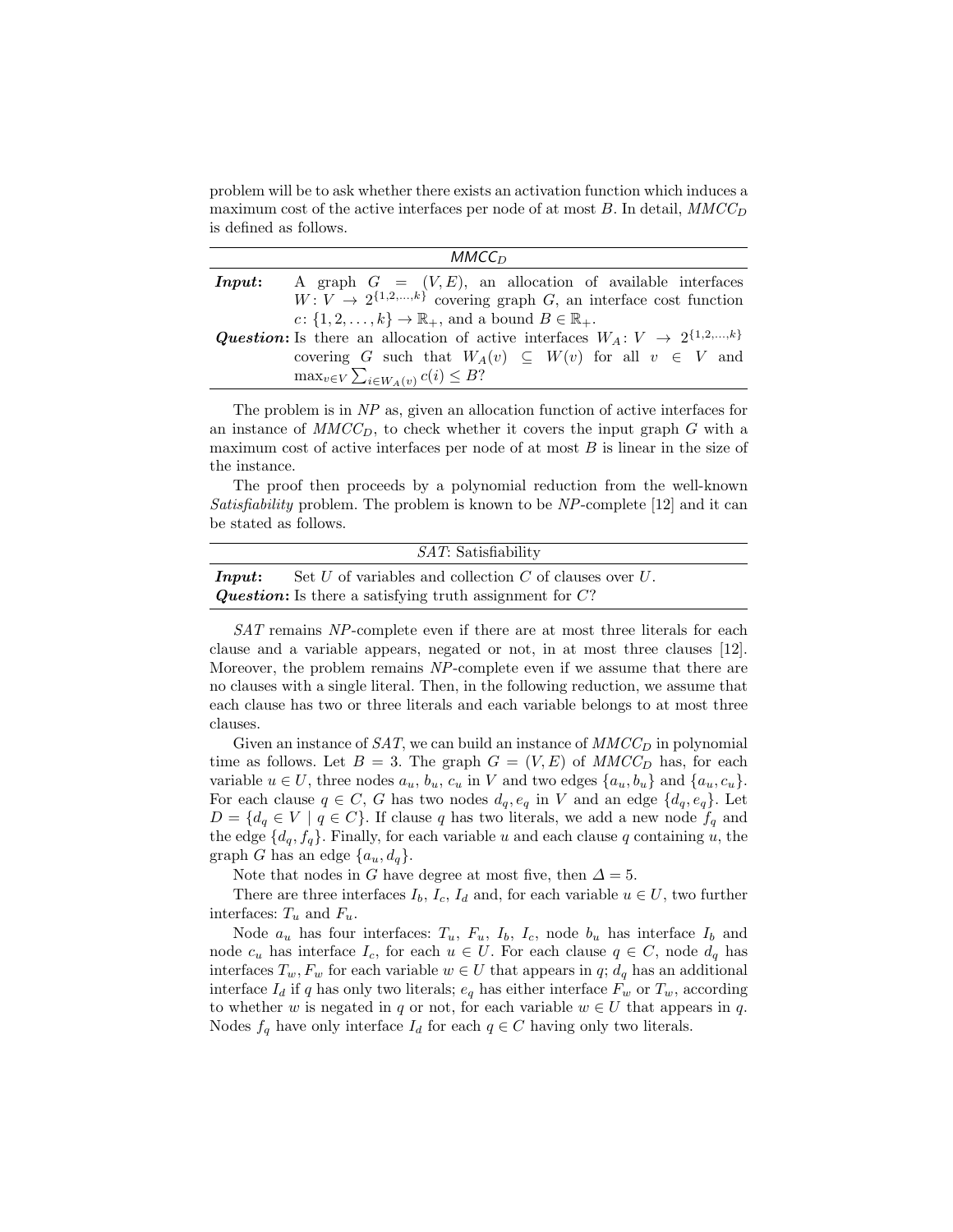Let us assume that  $SAT$  admits a satisfying truth assignment for its variables. For each variable  $u \in U$ , we activate interfaces  $I_b$  and  $I_c$  in  $a_u$ ,  $b_u$ ,  $c_u$ , and if u has true (false, resp.) assignment, we activate interface  $T_u$  ( $F_u$ , resp.) in  $a_u$ .

For each clause  $q \in C$ , and for each variable w in q, we activate on nodes  $d_q, e_q$  interfaces  $T_w$  if the corresponding literal has a true value,  $F_w$  otherwise. Moreover, if q has only two literals, we activate interfaces  $I_d$  on nodes  $d_q$  and  $f_q$ .

Now, the number of active interfaces for each node is at most  $B = 3$  and each edge is covered. In fact edges  $\{a_u, b_u\}$  and  $\{a_u, c_u\}$  are covered by interfaces  $I_b$ and  $I_c$ , respectively, for each  $u \in U$ . Each edge  $\{d_q, f_q\}$  is covered by interface  $I_d$  for each clause  $q \in C$  with two literals. As there exists at least one true literal for each clause q, then edge  $\{d_q, e_q\}$  is covered by the corresponding interface  $T_w$  or  $F_w$  according to the literal is w or  $\overline{w}$ . Finally, for each clause  $q \in C$  and for each variable u in q, each edge  $\{a_u, d_g\}$  is covered by the interface  $T_u$  or  $F_u$ according to whether  $u$  is true or false, respectively.

On the contrary, let us assume that  $MMCC_D$  has a positive answer. Then both interfaces  $I_b$  and  $I_c$  are active on each node  $a_u, u \in U$ , to cover edges  ${a_u, b_u}$  and  ${a_u, c_u}$ . Being  $B = 3$ , each  $a_u$  can activate either  $T_u$  or  $F_u$  to cover edges connecting it to nodes in D. For each  $u \in U$ , if  $a_u$  activates  $T_u$  we assign true to u, otherwise, if  $a_u$  activates  $F_u$  we assign false to u.

Now, each node  $d_q \in D$ , where q is a clause in C, activates either interface  $T_u$  or interface  $F_u$  for each variable u in q (and interface  $I_d$ , if it has only two variables, to cover edge  $\{d_q, f_q\}$ . Being  $B = 3$ , one of these interface is also used to cover edge  $\{d_q, e_q\}$ , corresponding to a true value for one literal in q. Then q is satisfied.

This shows that  $MMCC_D$  is NP-complete. To show that the problem remains  $NP$ -complete even if k is bounded, note that it is not necessary to use all the interfaces  $T_u$  and  $F_u$  for each variable  $u \in U$ . In fact it is sufficient that each node  $d \in D$  has a set of distinct interfaces, two for each variable in the corresponding clause. Then, provided that two variables  $x$  and  $y$  never appear at the same time into a single clause, the pair of interfaces  $T_x$  and  $F_x$  associated to x can be reused for y.

To assign interfaces to variables, and in particular to nodes in  $a_u, u \in U$ , we proceed as follows. We build the conflict graph  $H = (U, E_H)$ , where there is an edge  $\{u, v\}$  in  $E_H$  between two variables  $u, v$  in U if there exists a node  $d \in D$  and two edges  $\{a_u, d\}, \{a_v, y\}$  in G. We find a minimum coloring of H and, if  $\chi(u)$  is the color assigned to a variable  $u \in U$  we replace the pair of interfaces  $T_u$  and  $F_u$  with the pair  $T_{\chi(u)}$  and  $F_{\chi(u)}$  in each node of G. As H has maximum degree 6, it is possible to color it with at most 7 colors. In conclusion, 14 interfaces are sufficient. Concerning  $I_d$ , at each pair of connected nodes  $d_q \in D$  and  $f_q$ , interface  $I_q$  can be substituted by any interface among the 14 used by the previous coloring which has not been already assigned to  $d_q$ . Other two interfaces  $I_b$  and  $I_c$  completes the set. Hence, we require a total of 16 interfaces.  $\Box$ 

**Theorem 2.** In the unit cost case with  $k \leq 3$ , MMCC is optimally solvable in  $O(m)$  time.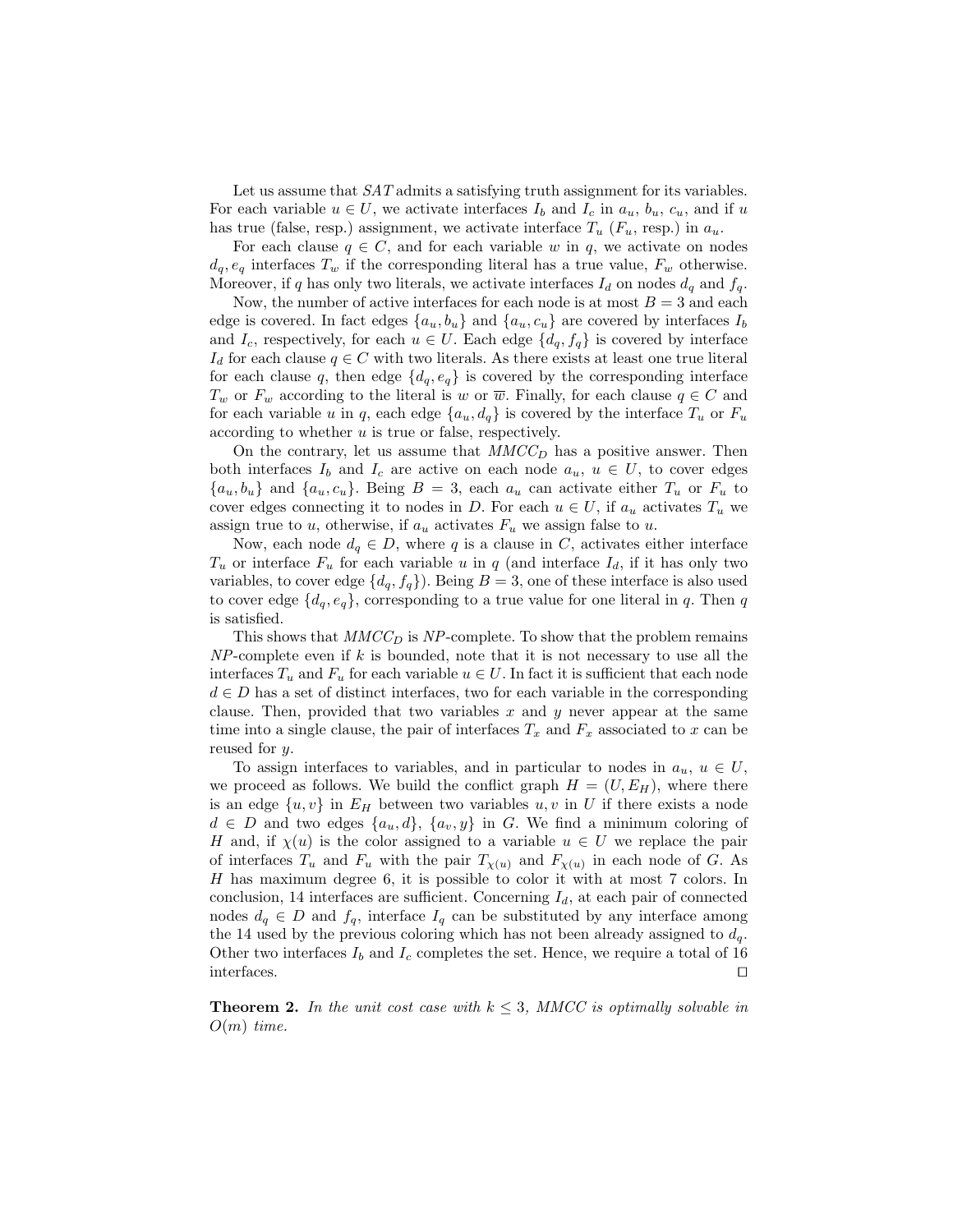```
1. V' := \emptyset1. V := \Psi<br>2. if \exists i \in \bigcap_{v \in V} W(v) then
3. W_A(v) := \{i\} for each v \in V4. else
5. for each v \in V s.t. |W(v)| \leq 26.\begin{aligned} \mathbf{each} \; v \in V \\ := V' \bigcup \{v\} \end{aligned}7. W_A(v) := W(v)8. for each v \in V s.t. |W(v)| = 39. if \exists a set S \subset W(v), |S| \leq 2, s.t.
             \forall u \in N(v) \cap V', S \cap W_A(u) \neq \emptyset, then
10. W_A(v) := S11. if |S| = 1 then activate one further arbitrary interface at v
12. else
13. if \forall u \in N(v), |W(u)| = 3 then
14. activate two arbitrary interfaces at v
15. else
16. W_A(v) := W(v)
```
Algorithm 1.

*Proof.* The proof is based on the analysis of Algorithm 1. The case  $k = 1$  is trivial and it is solved by code lines 2–3 of the algorithm. When  $k = 2$ , either there exists one common interface for all the nodes (again code lines 2–3 of Algorithm 1), or the optimal solution costs 2 which equals to activate all the available interfaces at all the nodes (code lines 5–7). Note that in this case code lines 8–16 are not executed as no node holds more than 2 interfaces. When  $k = 3$ , if there exists a solution of cost 1 (code lines 2–3), again it is easily verifiable by checking whether all the nodes hold one same interface. If not, in order to check whether there exists a solution of cost 2, it is possible to activate all the interfaces at the nodes holding less than 3 interfaces. This can be realized as at code lines  $8-16$ . For each node v holding 3 interfaces, it is possible to check whether at most 2 interfaces among the available 3 are enough to connect  $v$  to all its neighbors holding less than 3 interfaces. If not, then the optimal solution costs 3 and all the nodes can activate all their interfaces to accomplish the coverage task (code lines  $15-16$ ). If yes, then v activates the 2 interfaces induces by its neighborhood (code lines 9–10); if only 1 or 0 interfaces are induced by the neighborhood then v activates one further (code line 11) or two interfaces (code lines 13–14), respectively, chosen arbitrarily. In this way, all the edges connecting nodes holding at most 2 interfaces and all the edges connecting nodes holding 3 interfaces with nodes holding at most 2 interfaces are covered. In order to conclude the proof, we need to show that all the edges between nodes holding 3 interfaces are covered by the designed activation function. Indeed, since each node holding 3 interfaces activates 2 interfaces, every two of such neighbors must share at least one common interface, and the claim holds. The above algorithm requires  $O(m)$  time, as the execution of code lines 9–11 might refer to all the edges of the input graph.  $\Box$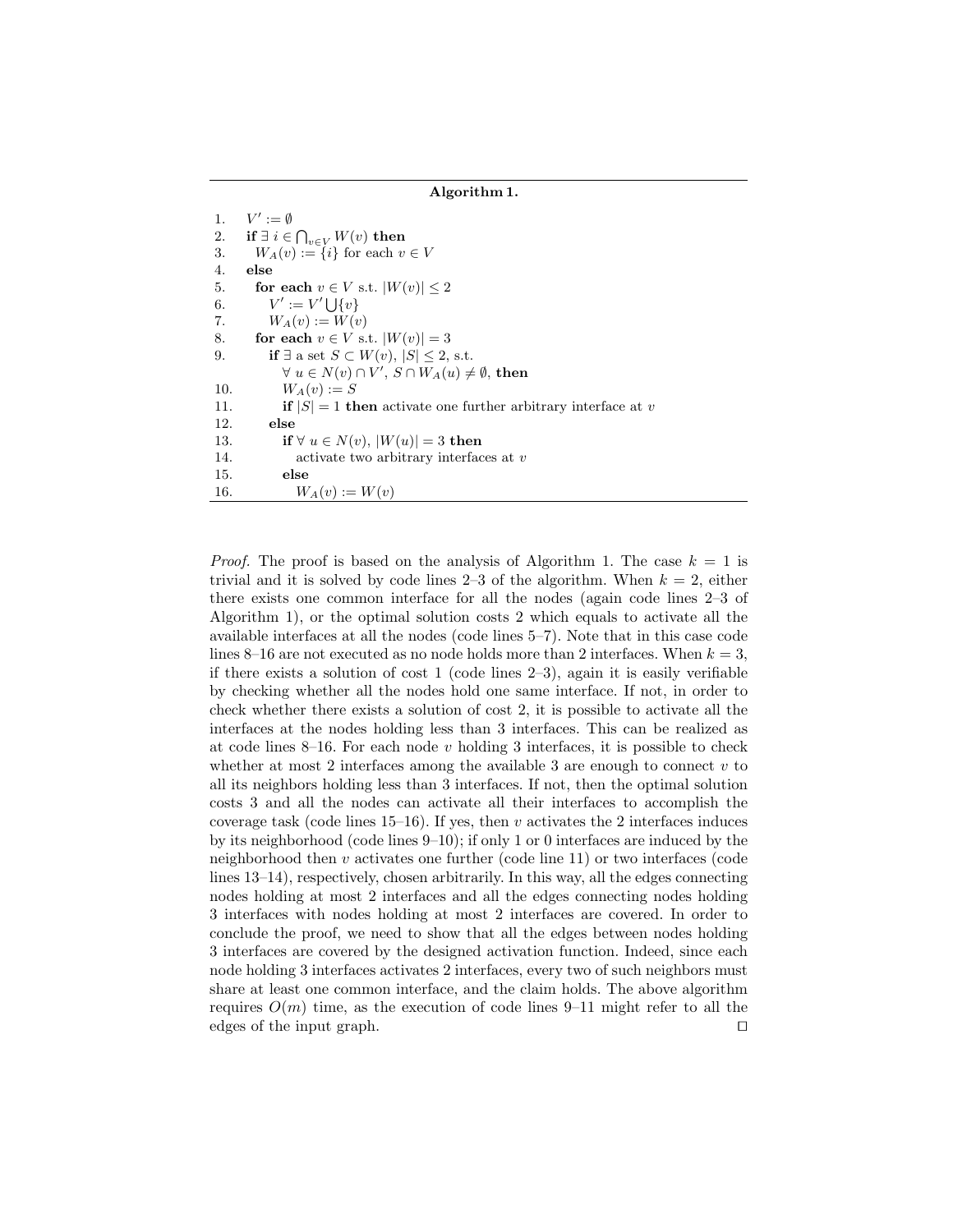In [8], it has been shown that when the input graph is a tree and  $k = O(1)$ or  $\Delta = O(1)$ , then Connectivity is polynomially solvable in  $O(n)$  or  $O(k^{2\Delta}n)$ , respectively. Hence, by Proposition 1, we can state the following theorem.

**Theorem 3.** If the input graph is a tree and  $k = O(1)$  or  $\Delta = O(1)$ , MMCC can be optimally solved in  $O(n)$  or  $O(k^{2\Delta}n)$  time, respectively.

Theorem 3 implies that if the input graph is a path, MMCC can be optimally solved in  $O(k^4n)$  time. The case of cycles requires some more insights.

**Theorem 4.** If the input graph  $G$  is a cycle, MMCC can be optimally solved in  $O(k^6n)$  time.

*Proof.* Let  $OPT$  be the optimal solution over G, and x be a generic node. In  $OPT, x$  makes use of interface i to establish the connection with one of its neighbors, say y, and interface j for the other neighbor z. Possibly,  $i \equiv j$ . If we consider the path obtained by removing  $\{x, y\}$  from the G and by adding a new neighbor  $x'$  to  $y$ , with  $x$  holding only interface  $j$  and  $x'$  holding only interface  $i$ , then the solution  $OPT$  is also an optimal solution with respect to the obtained path. In fact, if there exists a better solution  $OPT'$  for the obtained path, it must activate the only available interfaces i and j at nodes  $x'$  and x to communicate with  $y$  and  $z$ , respectively, and then it saves something with respect to  $OPT$  on the other connections. This would imply that by activating at node  $x$  interfaces i and j in the original cycle and by following the solution provided by  $OPT'$  for the other nodes, we should obtain a better solution for  $G$  with respect to  $OPT$ , despite its optimality.

The aforementioned property suggests a way to compute an optimal solution for cycles by means of an algorithm for paths. In order to find the optimal solution for  $G$ , we may consider all the path instances obtainable as previously described by associating to x and  $x'$  only one interface, possibly the same one, among the original set of interfaces associated with x in G. Such paths are at among the original set of interfaces associated with x in G. Such paths are at most  $\binom{k}{2} + k = O(k^2)$ , and we choose the solution which minimizes the cost in the original cycle  $G$ . Hence, by applying the algorithm from Theorem 3 for the case of  $\Delta = 2$  for all the obtained path instances, we can find the optimal solution in  $O(k^2 \cdot k)$  $^{4}n$ ).

#### 4 Approximation results

In this section, we study the approximability properties of *MMCC*. We first show that the problem is not approximable within  $\Omega(\ln(\Delta))$ , and then we devise a polynomial time algorithm which guarantees an approximation factor of  $O((1 +$ b) ln( $\Delta$ )) with b being a parameter depending on structural properties of the input graph. We remind the reader that such a parameter can be bounded by a constant in many graph classes.

In [8], it has been shown that the Connectivity problem is not approximable within  $\eta \ln(\Delta)$  for a certain constant  $\eta$ , by an approximation factor preserving reduction from Set Cover (SC). As such a reduction is based on a star topology, from Proposition 1 the following theorem holds.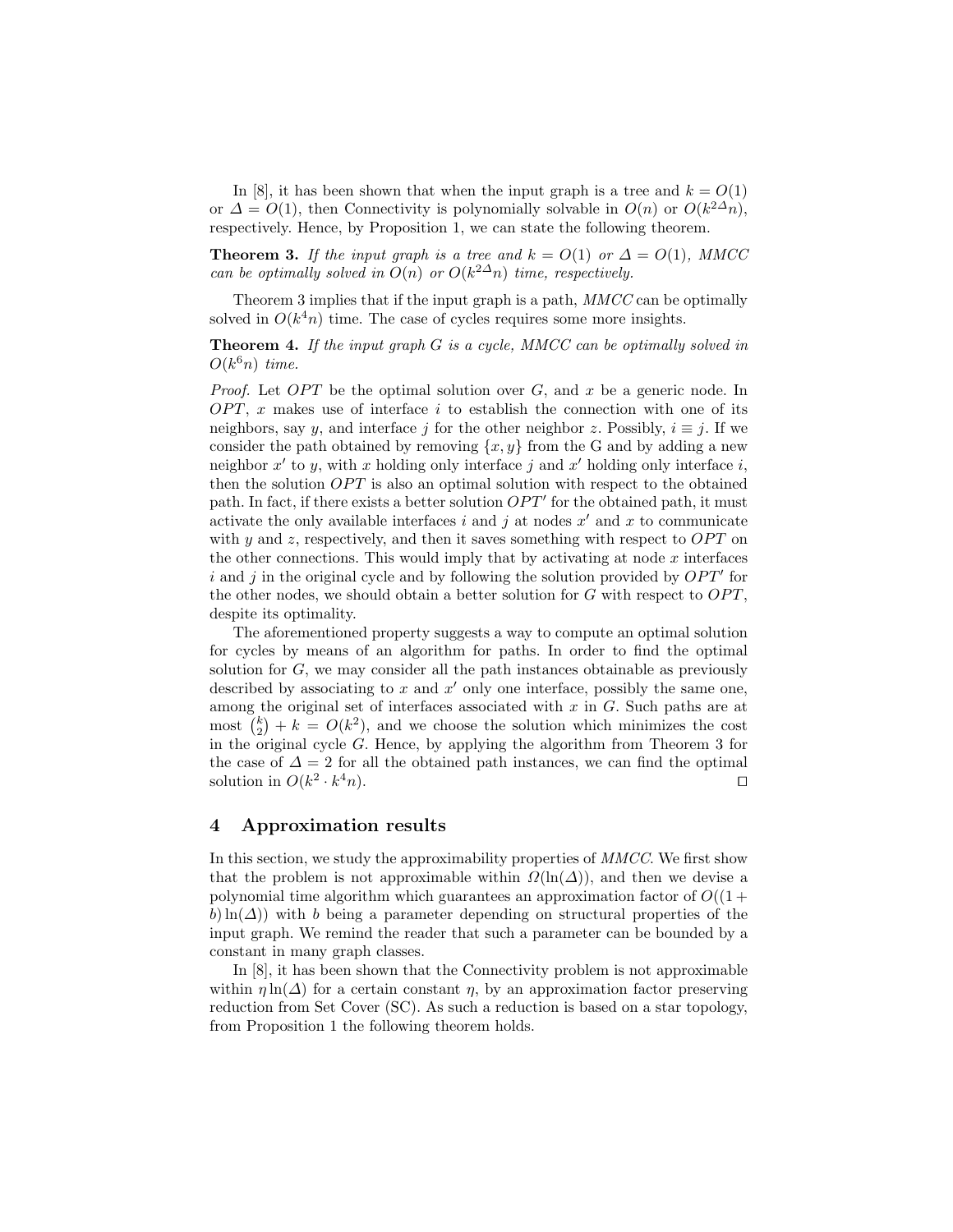**Theorem 5.** Unless  $P = NP$ , MMCC in the unit cost unbounded case cannot be approximated within an  $\eta \ln(\Delta)$  factor for a certain constant  $\eta$ , even when the input graph is a tree.

In order to devise an approximation algorithm, we provide a characterization of the graph according to the existence of a b-bounded ownership function  $[7, 11]$ . Given a graph  $G = (V, E)$ , an ownership function  $Own : E \rightarrow V$  is a function that assigns each edge  $\{u, v\}$  to an *owner* node between u or v. The set of nodes connected to node u by the edges owned by u is denoted as  $Ouri$ , i.e.,  $Qwn'(u) = \{v|Qwn(\{u, v\}) = u\}.$  Function  $Qwn$  is said to be b-bounded if the maximum number of edges owned by a node is less than or equal to b, that is  $| Own'(u)| \leq b$  for each  $u \in V$ .

Parameter b can be computed in polynomial time by using structural properties of the graph. For example  $b$  is easily bounded by the *maximum degree*, the *treewidth*, and the *arboricity* of  $G$ . In [7], the authors provide a linear time algorithm to find a 3-bounded ownership function for planar graph. In [11] it has been observed that for a graph with *pagenumber* p,  $b \leq p$  and that, as for graphs with *genus g*,  $p = O(\sqrt{g})$  [16], then  $b = O(1 + \sqrt{g})$ . Moreover, for any graph  $g \leq m$ , and then for general graphs  $b = O(\sqrt{m})$ . Finally, in [4] it has graph  $g \leq m$ , and then for general graphs  $b = O(\sqrt{m})$ . Finally, in [4] it has been observed that for general graphs  $b = O(\frac{m}{n})$ . All these b-bounded functions can be computed in polynomial time. The resulting bounds are summarized in Table 1.

| General graphs                                      |                                                                                                                                      |
|-----------------------------------------------------|--------------------------------------------------------------------------------------------------------------------------------------|
| Planar graphs                                       |                                                                                                                                      |
| Graph with genus $q$                                | $\begin{array}{l} \boxed{b = O(\sqrt{m}), \, b = O\left(\frac{m}{n}\right)}\\ b \leq 3\\ b = O(1 + \sqrt{g})\\ b \leq a \end{array}$ |
| Graphs with arboricity a                            |                                                                                                                                      |
| Graphs with maximum degree $\Delta   b \leq \Delta$ |                                                                                                                                      |
| Graphs with pagenumber $p$                          | $\begin{array}{c} b \leq p \\ b \leq t \end{array}$                                                                                  |
| Graphs with treewidth t                             |                                                                                                                                      |

Table 1. Known bounds on ownership functions for some graph classes.

The approximation algorithm is given in Figure 2. It is based on suitable instances of Set Cover. Here we remind the definition of such a problem:

|        | <i>SC</i> : Set Cover                                                                       |
|--------|---------------------------------------------------------------------------------------------|
| Input: | A set U with <i>n</i> elements and a collection $S = \{S_1, S_2, \ldots, S_q\}$ of          |
|        | subsets of $U$ .                                                                            |
|        | <b>Solution:</b> A cover for U, i.e. a subset $S' \subseteq S$ such that every element of U |
|        | belongs to at least one member of $S'$ .                                                    |
| Goal:  | Minimize $ S' $ .                                                                           |

Algorithm 2 activates a coverage of the graph. In fact, for each node  $u$ , it covers all the edges  $\{u, v\}, v \in N(u) \backslash Own'(u)$  at code lines 7–8 by activating the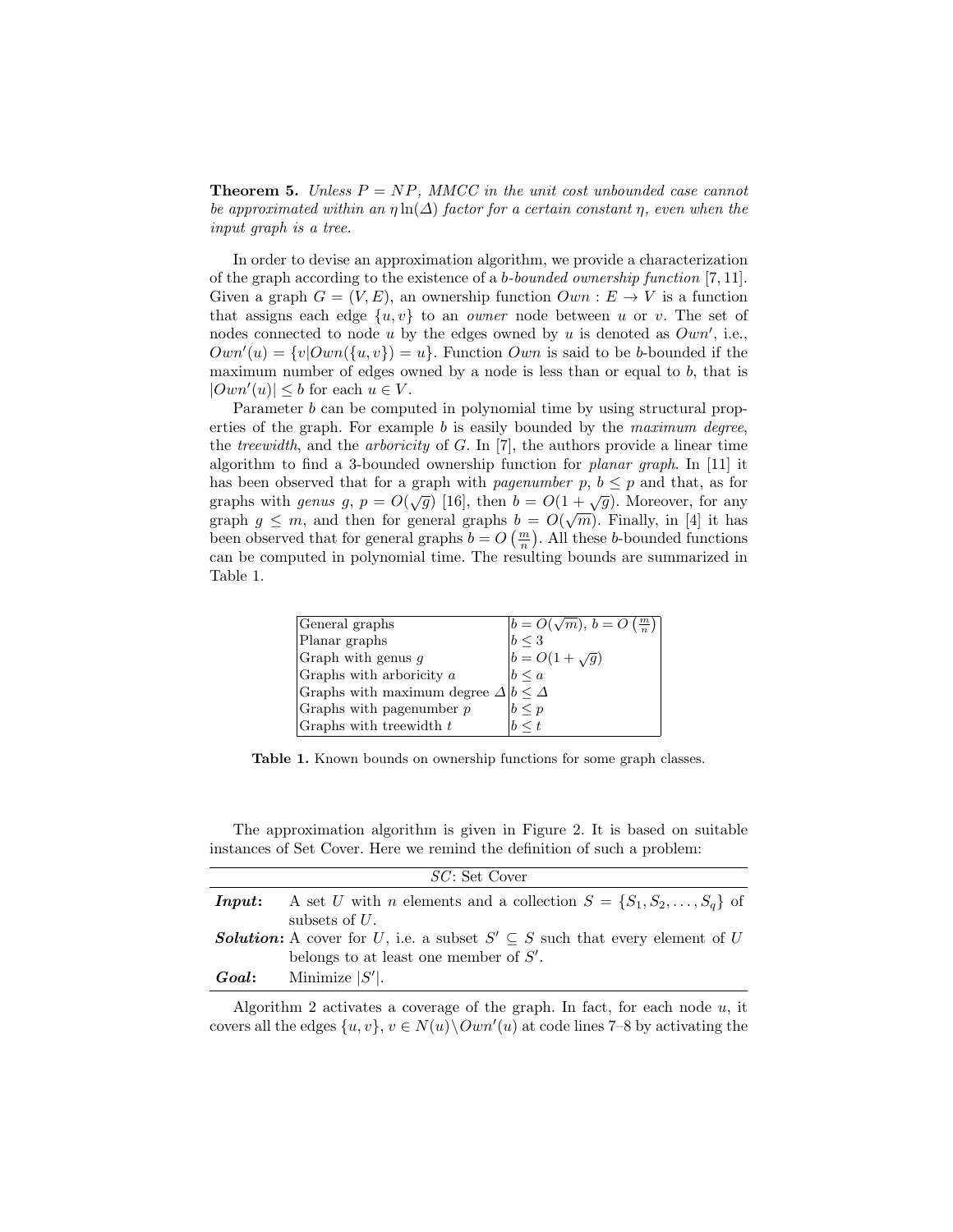Algorithm 2.

#### Algorithm 2

|    | Compute a b-bounded accounting function $Q w n$ for G                         |
|----|-------------------------------------------------------------------------------|
| 2. | for each node $u \in V$                                                       |
| 3. | Define an instance $I_{SC}(u)$ of SC as follows                               |
| 4. | $U := N(u) \setminus Own'(u)$                                                 |
| 5. | for each $i \in W(u)$                                                         |
| 6. | $S_i := \{v \in N(u) \setminus Own'(u) \mid i \in W(v)\}\$                    |
| 7. | Solve $I_{SC}(u)$ by using the best known approximation algorithm for SC and  |
|    | activate at u the corresponding set of interfaces                             |
| 8. | Activate at each $v \in N(u) \setminus Own'(u)$ the interface of minimal cost |
|    | in $\{i \mid S_i \in S'\} \cap W(v)$                                          |

interfaces corresponding to a solution of  $I_{SC}(u)$ . While edges  $\{u, v\}$ ,  $v \in Own'(u)$ are covered during the iteration related to node  $v$  as, by definition of accounting function,  $u \in N(v) \setminus Own'(v)$ .

It is easy to see that Algorithm 2 is polynomial and its computational time is given by algorithms used to compute function  $Own$  at code line 1 and to solve  $I_{SC}(u)$  at code line 7. The following theorem gives us the approximation bound for Algorithm 2.

Theorem 6. Let I be an instance of MMCC where the input graph admits a b-bounded ownership function, the solution provided by Algorithm 2 guarantees a  $(\ln(\Delta) + 1 + b \cdot \min{\ln(\Delta) + 1, c_{max}})$ -approximation factor, with  $c_{max}$  $\max_{i \in \{1,...,k\}} c(i)$ .

*Proof.* Let OPT denote the cost of an optimal solution for  $I$ , we show that the solution provided by Algorithm 2 has a cost C such that  $C \leq (\ln(\Delta) + 1 + b \cdot$  $\min\{\ln(\Delta) + 1, c_{max}\}\$  · OPT. Given a node  $u \in V$ , let us denote as  $\text{OPT}_{SC}(u)$ and  $C_{SC}(u)$  the cost of an optimal solution for instance  $I_{SC}(u)$  of  $SC(u)$  defined at code lines 3–6 and the cost of the solution for  $I_{SC}(u)$  computed at code line 7, respectively. Moreover, let  $OPT_{SC} = \max_{u \in V} \{OPT_{SC}(u)\}$  and  $C_{SC} =$  $\max_{u \in V} \{C_{SC}(u)\}.$ 

Node u will activate a set of interfaces corresponding to the solution computed at code line 7 at the cost of  $C_{SC}(u) \leq C_{SC}$  plus  $|Own'(u)|$  interfaces for the connection to nodes in  $Own'(u)$  activated at code line 8, in the iteration related to such nodes. Note that, the cost of each interface induced by nodes  $v \in Own'(u)$  cannot be bigger than both  $c_{max}$  and  $C_{SC}(v) \leq C_{SC}$ . Moreover, as  $| Own'(u)| \leq b$  we obtain,

$$
C \leq C_{SC} + |Own'(u)| \cdot \min\{C_{SC}, c_{max}\} \leq C_{SC} + b \cdot \min\{C_{SC}, c_{max}\}.
$$

Let us denote as  $\text{OPT}(u)$  the cost at u induced by an optimal solution. By definition, for any optimal solution  $OPT(u) \leq OPT$ . Moreover, as an optimal solution has to cover all the edges incident to  $u$ ,

$$
\text{OPT}_{SC}(u) \le \text{OPT}(u).
$$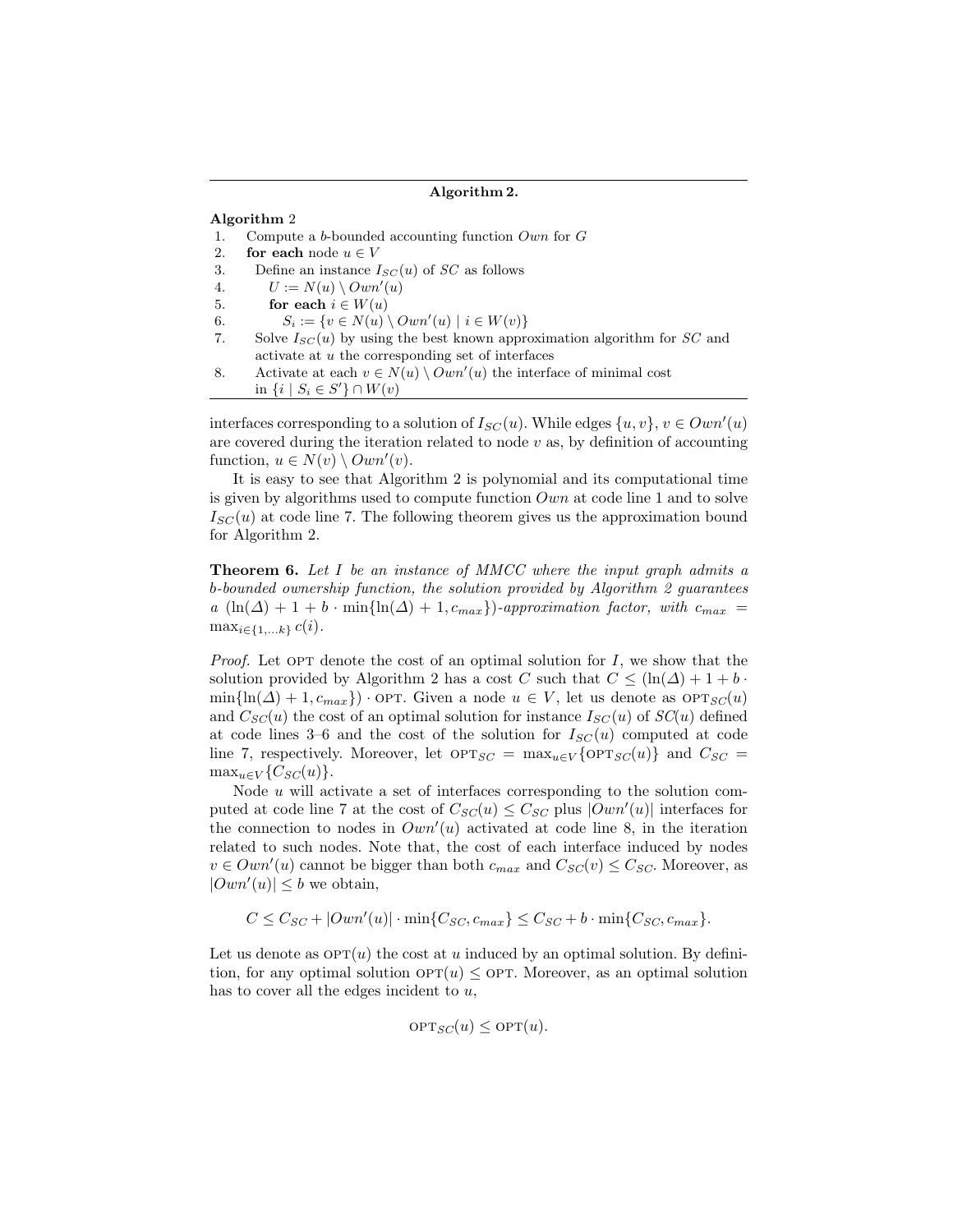From [13], there exists a  $(\ln |U| + 1)$ -approximation algorithm for weighted SC that can be applied at code line 7. Therefore, since  $|U| \leq \Delta$ ,

$$
C_{SC}(u) \le (\ln |U| + 1) \cdot \text{OPT}_{SC}(u) \le (\ln(\Delta) + 1) \cdot \text{OPT}_{SC}(u).
$$

As the above inequalities hold for any  $u \in V$ , it follows that

$$
C_{SC} \leq (\ln(\Delta) + 1) \cdot \text{OPT},
$$

and hence,

$$
C \leq (\ln(\Delta) + 1) \cdot \text{OPT} + b \cdot \min\{(\ln(\Delta) + 1) \cdot \text{OPT}, c_{max}\}.
$$

 $\Box$ 

Note that, the previous theorem is a generalization of the result stated in [8] for trees. In fact, tree topologies induce  $b = 1$ , hence obtaining a  $2(\ln(\Delta) + 1)$ approximation factor.

Finally, it is worth to mention a further approximation factor that can be achieved for the unit cost case.

**Theorem 7.** In the unit cost case, MMCC is  $\frac{k}{2}$ -approximable in  $O(n)$  time.

The theorem is based on the fact that an optimal solution either activates the same interface among all the nodes (if possible) or it must activates at least two interfaces at some node. Hence, a simple algorithm can check whether all the nodes share a common interface or activates all the available interfaces at all the nodes. Such interfaces are at most k by definition.

#### 5 Conclusion

We have considered the Coverage problem in Multi-Interface Networks. The new objective function with respect to previous works in this area considers the minimization of the maximum cost required by the single nodes of the network. We focused on problem hardness and approximation factors in general and more specific settings. In summary, MMCC is NP-hard for any fixed  $\Delta \geq 5$ , while it is polynomially solvable for  $\Delta < 2$ . Moreover, it is NP-hard for any fixed  $k \geq 16$ while it is polynomially solvable for  $k \leq 3$ . For fixed  $k, 4 \leq k \leq 15$  and for fixed  $\Delta$ ,  $3 \leq \Delta \leq 4$ , the complexity of *MMCC* remains open.

Concerning approximation results for MMCC, we show that the problem is not approximable within a factor of  $\eta \ln(\Delta)$  for a certain constant  $\eta$ , unless  $P = NP$ . This result holds even in the unit cost case and when the input graph is a tree, but only when k or  $\Delta$  are unbounded. We then provide an approximation algorithm that guarantees a factor of  $\ln(\Delta) + 1 + b \cdot \min\{c_{max}, (\ln(\Delta) + 1)\},$ with  $c_{max} = \max_{i \in \{1,...k\}} c(i)$  and b being a parameter depending on structural properties of the input graph. Another approximation algorithm guarantees a  $\frac{k}{2}$ factor of approximation.

This paper represents a first step towards distributed approaches as the objective function refers to local parameters rather than global ones. Further investigations on experimental results and modifications to the proposed model are of main interest.